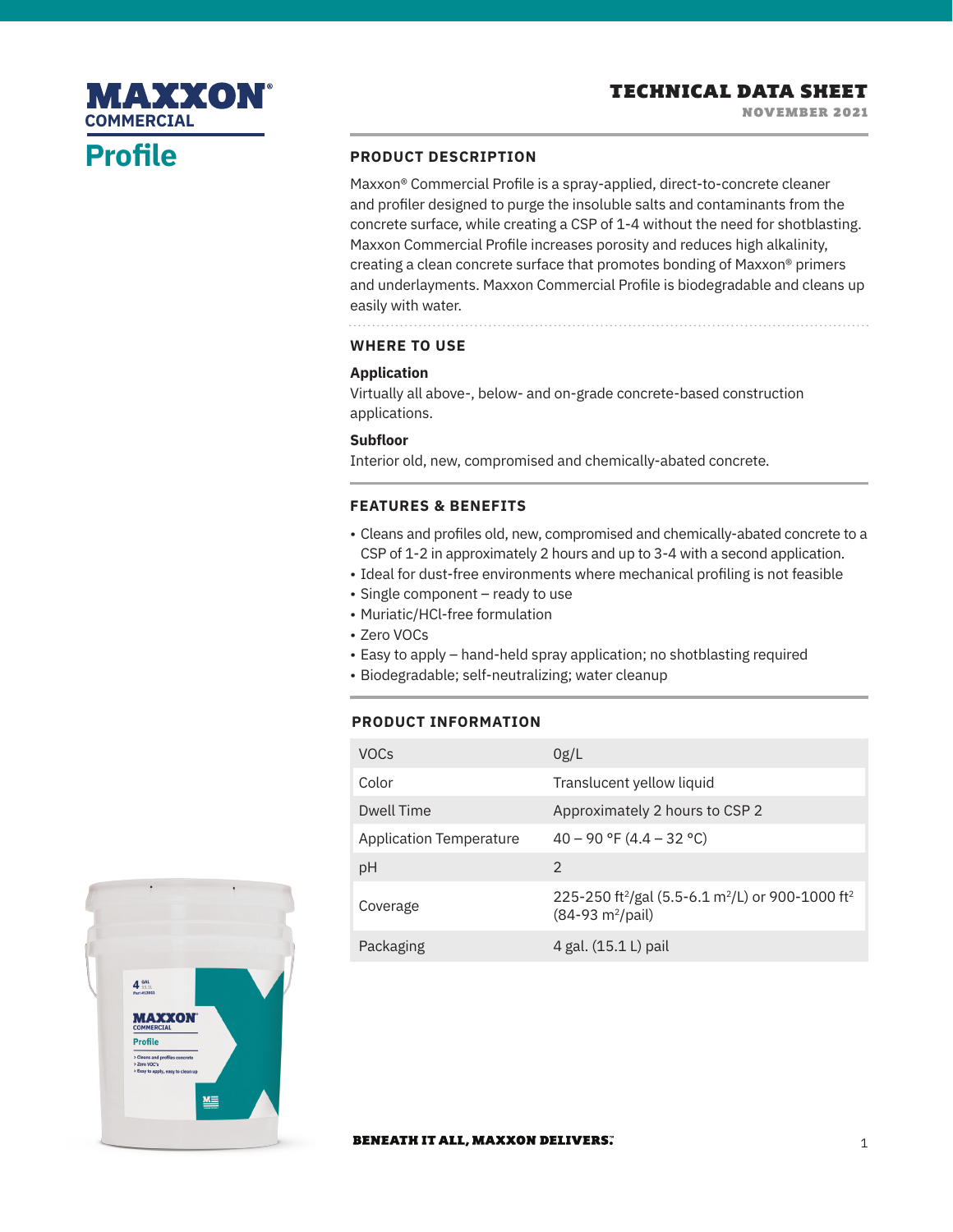NOVEMBER 2021



# **Profile**

#### **INSTALLATION**

#### *Concrete Preparation*

All concrete substrates must be clean, sound, and have a minimum 250 psi tensile bond strength when tested per ASTM D4541. Be sure concrete is free from oil, grease, paint, coatings, or any contaminants that would act to prevent absorption. Maxxon Commercial Profile may be used on concrete that has been treated with hardeners, curing agents, or densifiers. Contact Maxxon Corporation for cases where glue, mastic residue, oil, grease, paint coatings or any contaminants remain on the substrate.

For all subfloors, building interior and floor should be maintained between 40 °F (4.4 °C) and 90 °F (35 °C) for at least 24 hours prior to application and until Maxxon Commercial Profile has dried.

Prior to Maxxon Commercial Profile application, metal thresholds, metal floor vents and aluminum window frames should be removed or protected to prevent damage.

#### *Tools*

 $\ddot{\phantom{0}}$ 

- Multipurpose sprayer (i.e. Hudson®-type sprayer)
- Stiff bristle (non-metal) brush or broom

#### *Activation Period/Dwell Time*

Dwell time can be between 15 minutes for surface cleaning to 4 hours for heavy profiling, depending on desired result. Estimated time to achieve a CSP of 2 is 2 hours. Requirements for heavy surface profiling (CSP 3-4) may require longer dwell times and/or reapplication. The test patch procedure should be used to determine dwell time.

*Test Patch*

It is recommended that a test patch be installed prior to installation. Apply Maxxon Commercial Profile on a sample area to determine dwell time required to achieve the desired profile and whether a second application is required.

Installing test patches will help determine the adequate dwell time for each project, as grades and ages of concrete can affect the reaction times. While installing the test patch, determine if additional mechanical means such as brushing, scraping, or power washing will be needed to ensure direct contact with concrete is achieved. Following removal of Maxxon Commercial Profile from the test patch, confirm that adequate porosity is achieved using the water drop test method as described in ASTM F3191.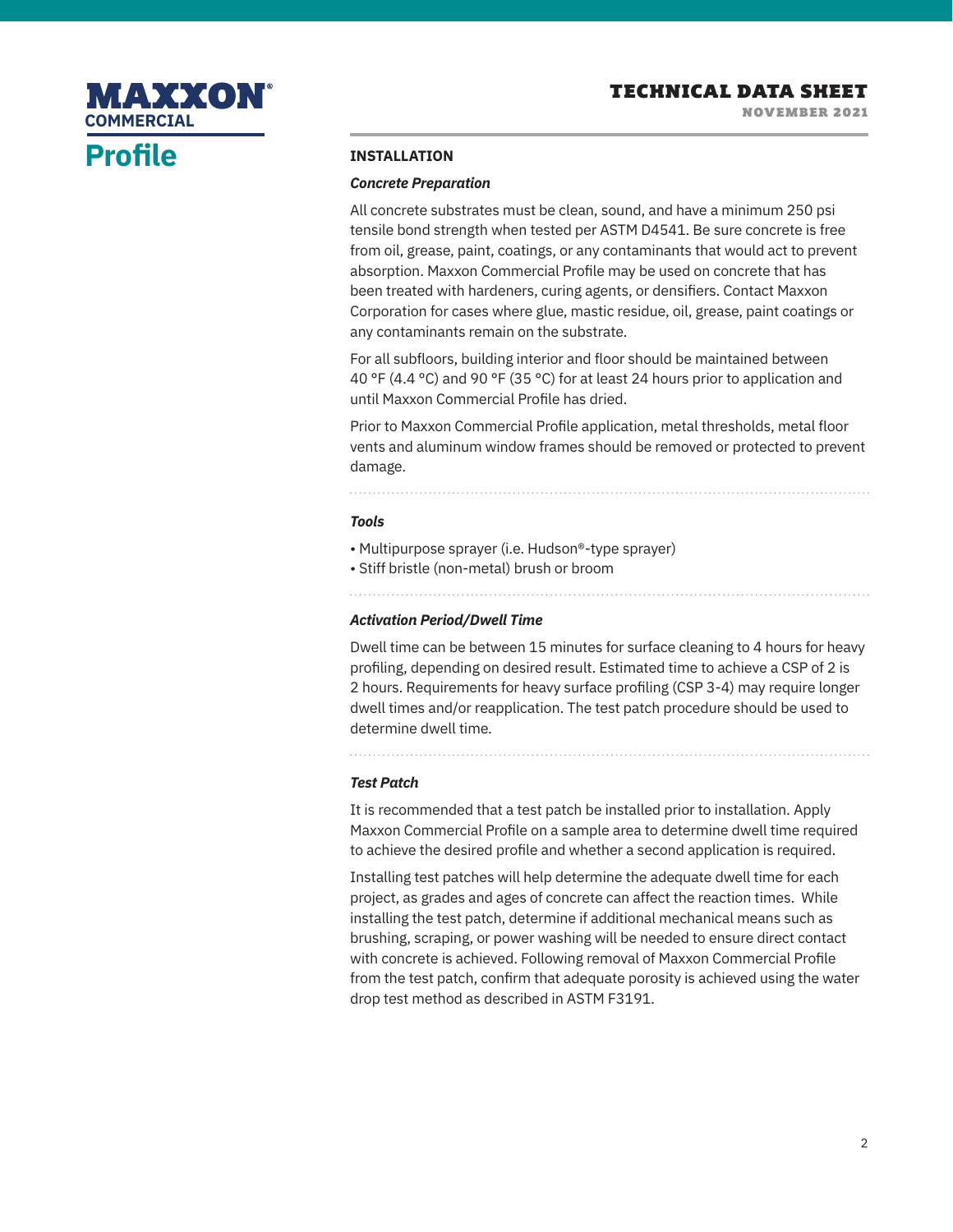NOVEMBER 2021

# MAXXON **COMMERCIAL**

# **Profile**

## **INSTALLATION** *Continued*

## *Application*

Maxxon Commercial Profile should be applied with a low-pressure sprayer using a non-metallic cone tip. Be careful not to atomize the liquid or allow it to become airborne. A slight odor is normal. When Maxxon Commercial Profile reacts with concrete to perform its cleaning and profiling process, there is a chemical reaction that takes place. The chemical reaction may create a distinctive, non-irritating and non-toxic odor. The odor will dissipate quickly in well-ventilated areas. Work spray head from side to side to ensure complete and liberal surface coverage. Surfaces should be evenly and well saturated to achieve a uniform profiling of the surface. Agitating the coated surface with a stiff bristle (non-metal) brush will increase surface profiling performance and assist with stain removal.

Note: Product should not be allowed to dry out within the profiling dwell period. If this occurs, apply more Maxxon Commercial Profile to re-wet the surface, and continue the dwell period. Dried material will appear as a white powder on the concrete slab.

### **RESIDUE REMOVAL**

#### *Water Method*

For areas with drains, pressure wash thoroughly to remove residue and flush to drains. Maxxon Commercial Profile is fully biodegradable. The residue should be diluted with water to meet local waste or sewage disposal requirements. Seek advice on local authority requirements before disposal.

For applications without a drain or for small areas, pre-wet with water and agitate to loosen residue from the concrete surface. Use a wet/dry vacuum system to collect waste. For large jobs, this process can be accomplished effectively with a flooring auto scrubber.

**Caution:** Inadequate removal of Maxxon Commercial Profile will interfere with the application or adhesion of Maxxon® primers, underlayments, adhesives or coatings. Material not removed properly will dry slowly and appear as a shiny surface area. Ensure all edges of crack suppression joints or walls are pre-wet and scrubbed.

### *Solids Method*

When disposal of residue through drains is not allowed, a solids disposal method may be used. Collect residue via the wet/dry vacuum method noted above. Put collected residue into a pail or drum and add peat moss to absorb. One cubic foot of peat moss will typically absorb four liquid gallons of residue. This final mass can then be disposed of as solid waste.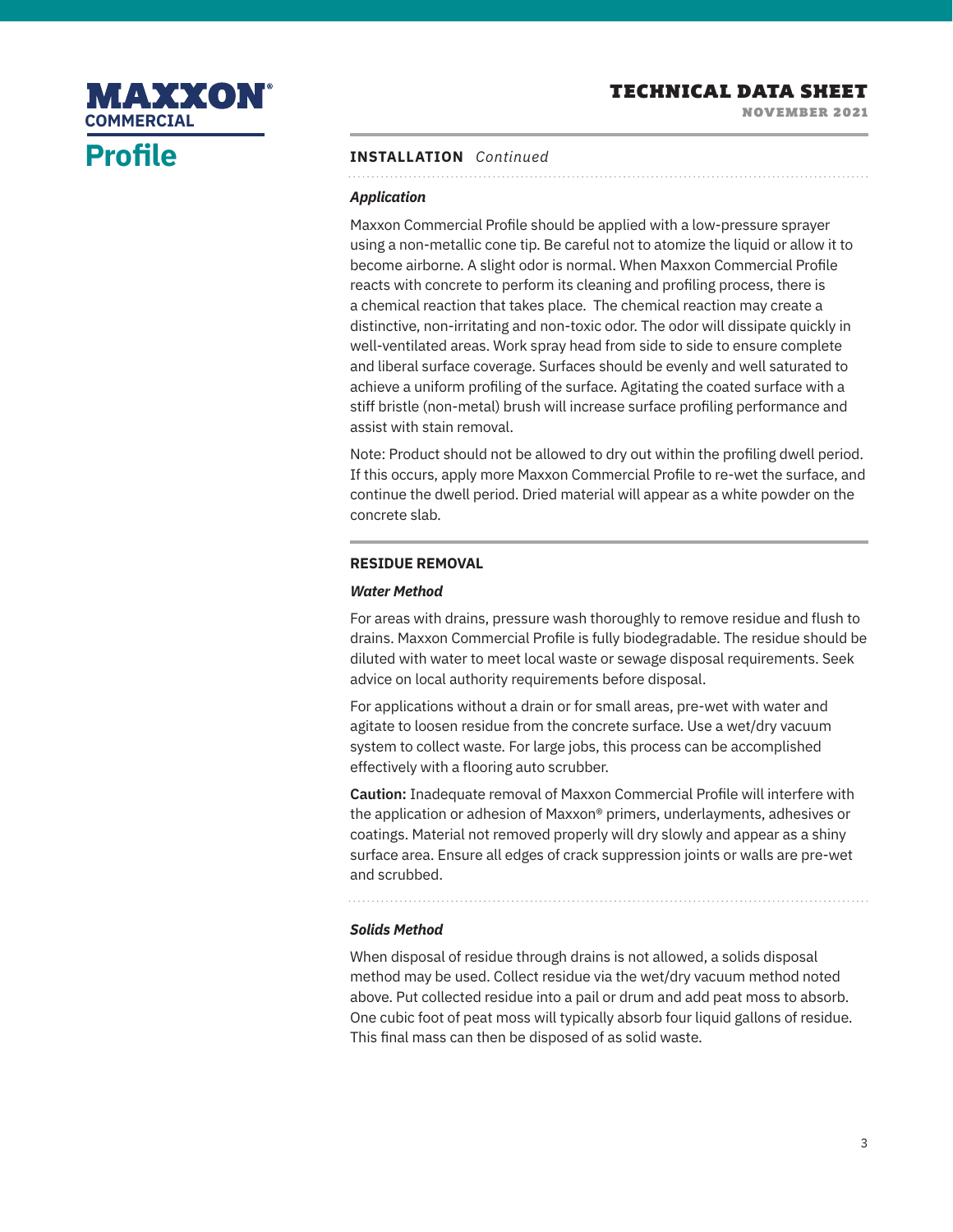## **Profile COMMERCIAL**

MAXXON

#### **LIMITATIONS**

For questions regarding these limitations or for applications other than those described herein, contact Maxxon Corporation at (800) 238-8461.

- 1. For interior use only.
- 2. Do not allow the product to freeze.
- 3. For use over subfloors containing asbestos, contact Maxxon Corporation.
- 4. Do not use if ambient and/or concrete surface temperatures are below 40 °F (4.4 °C) or above 90 °F (32 °C).
- 5. If desired, construct a mock-up to verify compatibility with finished flooring.
- 6. Do not clean concrete subfloors/subfloors with oil-based or silicone-based sweeping compounds. These compounds leave a film on the subfloor surface that will interfere with bond development. Instead, use a vacuum with a HEPA filter to clean the concrete substrate/subfloor.
- 7. For slabs containing petroleum-based products it is not sufficient to treat the surface with Maxxon Commercial Profile. Maxxon® Commercial Isolate is required to prevent the migration of residual petroleum. Refer to the Maxxon® Commercial Isolate TDS or contact Maxxon Corporation.
- 8. Maxxon Commercial Profile will not remove heavy glue residue, for example where ridges can be felt. Glue should be removed by physical means.
- 9. Maxxon Commercial Profile is not effective on damp or wet slabs. Ensure that the slab's surface is visibly dry before application.
- 10. Maxxon Commercial Profile must come in contact with the concrete surface. Thick build-ups of dirt, dust, etc. must be removed via power washing or mechanical means. In addition, Maxxon Commercial Profile will not work over coatings such as an epoxy or heavy acrylic; if such a coating exists, shotblasting is required.
- 11. Because all slabs vary, a consistent CSP may not be achieved through one application. If one application results in an inconsistent surface profile, reapply Maxxon Commercial Profile.
- 12. Maxxon Commercial Profile must be thoroughly removed from the concrete slab prior to installation of any floor system. The residue will act as a bond breaker in many situations.
- 13. Do not use Maxxon Commercial Profile over gypsum underlayments.
- 14. Metal thresholds, metal floor vents and aluminum window frames should be removed or protected to prevent damage. Metal tips should not be used on spray equipment as Maxxon Commercial Profile will react with the metal and damage the tip.